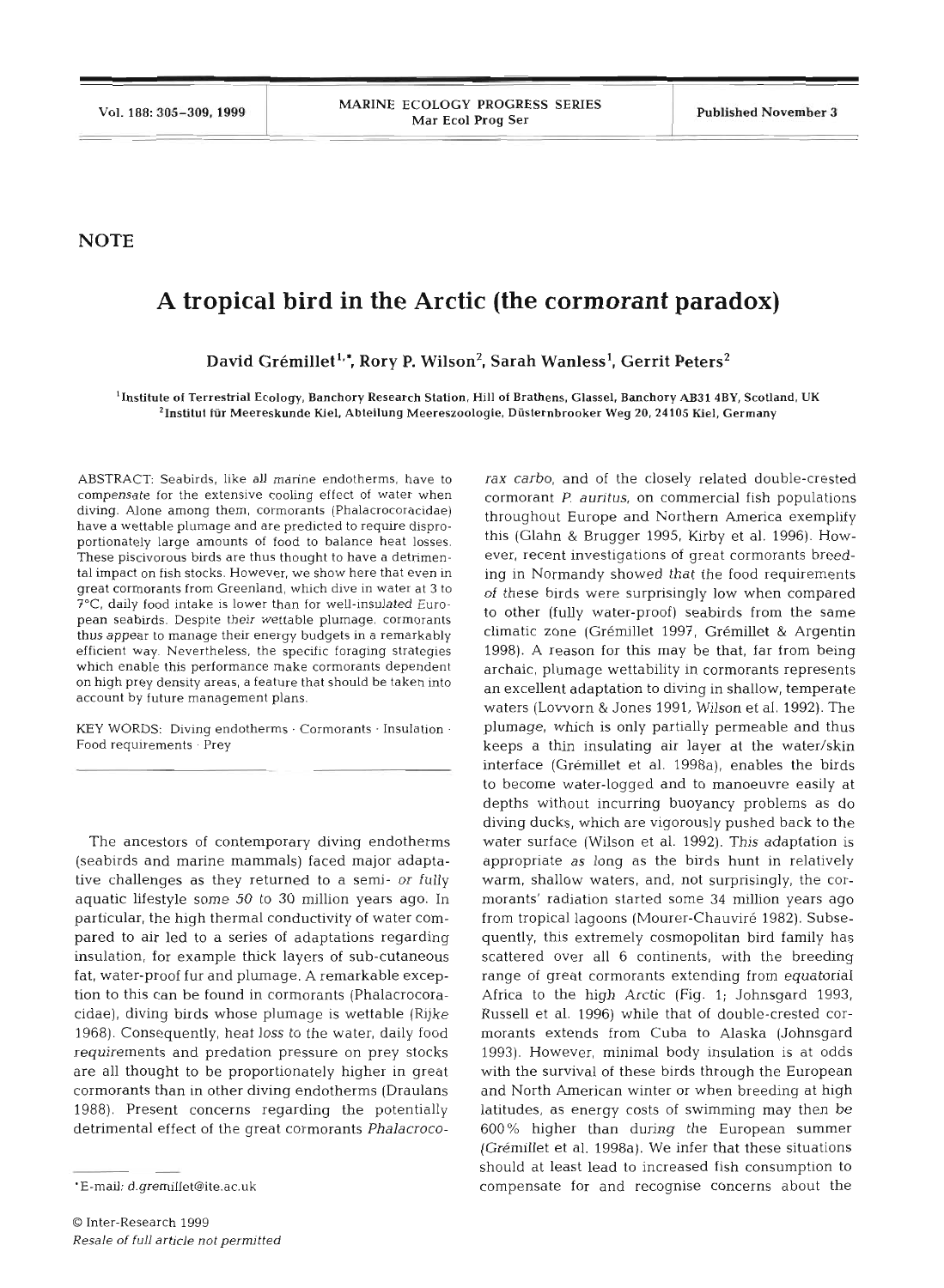

Fig. 1. Distribution of the breeding populations (red are *of the great cormorant Phalacrocorax carbo adapted fr* **Johnsgard (1993) and Russell et al. (1996)** 

detrimental influence of wintering great cormorants and double-crested cormorants on European and North American commercially important fish stocks (Suter 1995). To examine this problem, we studied the feeding ecology of the northernmost great cormorant population on Disko, West-Greenland, where the birds routinely dive in water at less than 5°C.

Materials and methods. Great cormorants raising chicks were studied under permit in June and July 1998 at Qeqertaq Island, Disko, West-Greenland (69" 30' N, 54" 05' W), with automated nest-balances recording the total nest mass (Grémillet et al. 1996). Using the body mass variation of male and female birds as measured at the nest site before and af feeding, the mass of each food load brought back to the nest was calculated (Grémillet et al. 1996). All birds studied were additionally fitted with radio-transmitters (18 g, 30 mm long, 20 mm diameter) and stomach temperature loggers (16 g, 69 mm long, 16 mm diameter) in order to determine their activity patterns at sea (see Gremillet et al. 1998b) as well as the mass of the individual prey items (see Grémillet & Plös 1994). These data were used to correct food load mass for the influence of at-sea digestion via an algorithm given in Grémillet et al. (1996). Corrected food loads were then summed to calculate the daily food intake of individual birds to the nearest 20 g.

Surface water temperature (which was assumed to be highest within the water column at this point) **was**  measured to the nearest O.l°C throughout **the** study period at **the birds'** feeding area **(which** was also determined via radio-tracking) .

Brood biomass was determined by weighing the chicks to the nearest 25 g **at the** beginning and at the end of the experiment (typically lasting 8 d). In order to avoid further disturbance, daily chick masses between the first and the last day of **the** experiment were back calculated using a growth curve after **Dunn** (1976). The

daily food intake **(DFI,** g) **of** adult birds was then corrected for the influence of body mass (BM in grams) and allometric discrepancies via:

$$
DFI_{corr} = \left(\frac{DFI}{BM}\right)^{0.75}
$$

where **DFI, is** the corrected DFI (g), and related to current brood bioma

We then used general linear models to compare the effect of brood biomass on standardised DFI betwe sexes and between **2** locations: (1) Disko Island (this study); and (2) Normandy, where DFI was measured for the same sub-species (Phalacrocorax carbo carbo) and using the same methodology (Grémillet 1997), but for birds diving in water at 12 to 15°C (Fig. 2).

This comparison takes into account that birds were breeding successfully in both study areas and that their BMs (which were assessed daily using our weighing data) remained constant throughout the study.

The strongest relationships were found to occur between standardised daily food intake and brood biomass, and it is these regressions that are presented (Fig. 2).



**Fig. 2. Mass-specific daily food inhke (DFI) as a function of brood biomass in (A) male and (B) femde great cormorants breeding in Normandy (\*l and on Disko, Greenland (A).**   $M$ ales in Normandy:  $F = 5.9$ ,  $p < 0.05$ ; males on Greenland:  $F = 16.1$ ,  $p < 0.001$ ; females in Normandy:  $F = 10.2$ ,  $p < 0.005$ ; females on Greenland:  $F = 19.7$ ,  $p < 0.001$ .  $BW = body$  mass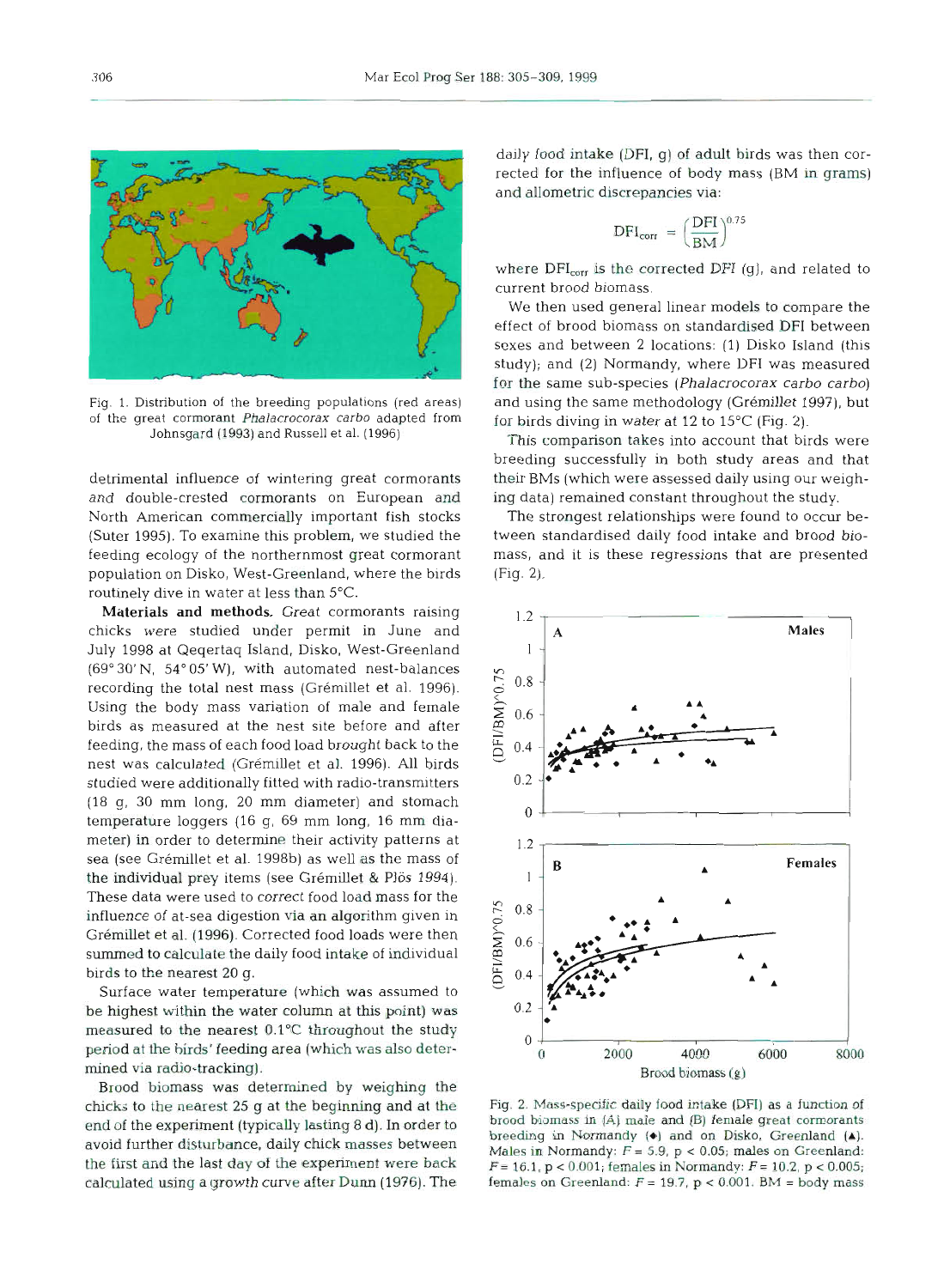Furthermore, the daily food requirements of great cormorants from Normandy and Greenland were compared with those of **11** other seabird species from the North Sea (northern fulmar *Fuimarus glacialis,* BM <sup>=</sup> 730 g; Manx shearwater *Puffinuspuffinus,* BM = 370 g; northern gannet *Sula bassana,* BM = 2570 g; great skua *Catharacta skua,* BM = 1160 g; European shag *Phalacrocorax aristotelis,* BM = 1620 g; Arctic skua Stercorariusparasiticus, BM = 350 g; herring gull *Larus argentatus, BM = 920 g; black-legged Kittiwake Rissa tridactyla,* BM = 310 g; razorbill *Alca torda,* BM <sup>=</sup> 590 g; guillemot *Uria aalge,* BM = 770 g; and puffin *Fratercula arctica,* BM = 330 g), To this end, DFI in non-breeding great cormorants from Normandy and Greenland was derived from relationships shown in Fig. 2, with brood biomass being zero. Calculations regarding further non-breeding seabirds from the North Sea were based on allometric relationships and followed Bryant & Furness (1995) and Garthe et al. (1996).

Results. DFI was measured for 11 birds (6 males and 5 females) breeding on Greenland over a period of 5 to 10 d. Water temperature at the feeding sites varied between **3** and 7°C during the study period. Significant relationships were found in both sexes between mass specific daily food intake and brood biomass (Fig. 2).

Overall, there was a significant difference between sexes, with females responding to increasing brood biomass by a sharper increase in food intake (slopes are significantly different,  $F = 4.92$ ,  $p < 0.05$ , Fig. 2). However, neither in males nor in females was there any significant difference between data collected in Normandy and in Greenland (similar slopes  $F = 0.95$ ,  $p > 0.10$  and similar intercepts  $F = 0.72$ ,  $p > 0.10$  in males; similar slopes  $F = 0.15$ ,  $p > 0.50$  and similar intercepts  $F = 0.26$ ,  $p > 0.50$  in females; Fig. 2A,B). Great cormorants studied in Normandy mainly fed on labrids, with an approximate energy content of **4** kJ g-' (Gremillet & Argentin 1998). On Greenland, preliminary analysis (Grémillet et al. unpubl. data) showed that great cormorants take large numbers of sea scorpions (Cottidae), with an average energy density of 3.8 kJ *g-'* (Grant 1984, unpubl. data). Both locations thus provide great cormorants with food of equivalent energetic value, so that a comparison based on food mass remains correct. Both estimates of DFI in great cormorants from Greenland and Normandy lay well below predicted values for other seabird species from the North Sea (Fig. 3).

Discussion. Our results show that, despite the markedly lower water temperatures, there was no evidence of a higher mass-specific DFI among the Greenland birds. Moreover, mass-specific DFI of great cormorants breeding in Normandy and on Greenland was low relative to the DFI of well-insulated, diving or nondiving European seabirds (Fig. 3).



Fig. 3. Comparison of estimated daily food intake of nonbreeding great cormorants from Normandy (\*: 95% CI, male and female body mass is 3200 and 2330 g, respectively), from Greenland **(A:** 95% Cl, male and female body mass is 3240 and 2630 g, respectively) and in 10 other seabird species from the North Sea outside the breeding season **(B)** 

Current research on diving endotherms largely focuses on energy costs and their relationship to species-specific diving performance and environmental characteristics (de Vries & van Eerden 1995, Butler & Jones 1997). Viewed in this way, diving endotherms appear to have an energetically costly way of life, especially if they are poorly insulated like cormorants. However, benefits (energy acquisition via prey intake) are usually overlooked.

In the case of cormorants, there are 2 potential mechanisms which could reduce energy costs: (1) Morphological adaptation: although plumage wettability has been confirmed throughout the great cormorants' range (Mahoney 1984, Wilson et al. 1992) birds may respond to cold weather conditions by enhanced fat reserves and increased body mass; and (2) Physiological adaptation: the rate of heat loss to the water is directly related to the temperature differential between the bird's body and the water. Therefore, birds may reduce heat loss by allowing their body temperature to decrease during the time spent diving in cold water. This response has been already demonstrated in the bank cormorants *Phalacrocorax neglectus* (Wilson & Gremillet 1996) and the blue-eyed shags P. *atriceps* (Bevan et al. 1997).

However, although these adaptations can reduce the total energy demand to some extent, modelling studies (Grémillet & Wilson in press) indicate that their overall impact on the cormorants' energy balance is over l order of magnitude lower than that of ecological and behavioural adaptations which serve to maximise rates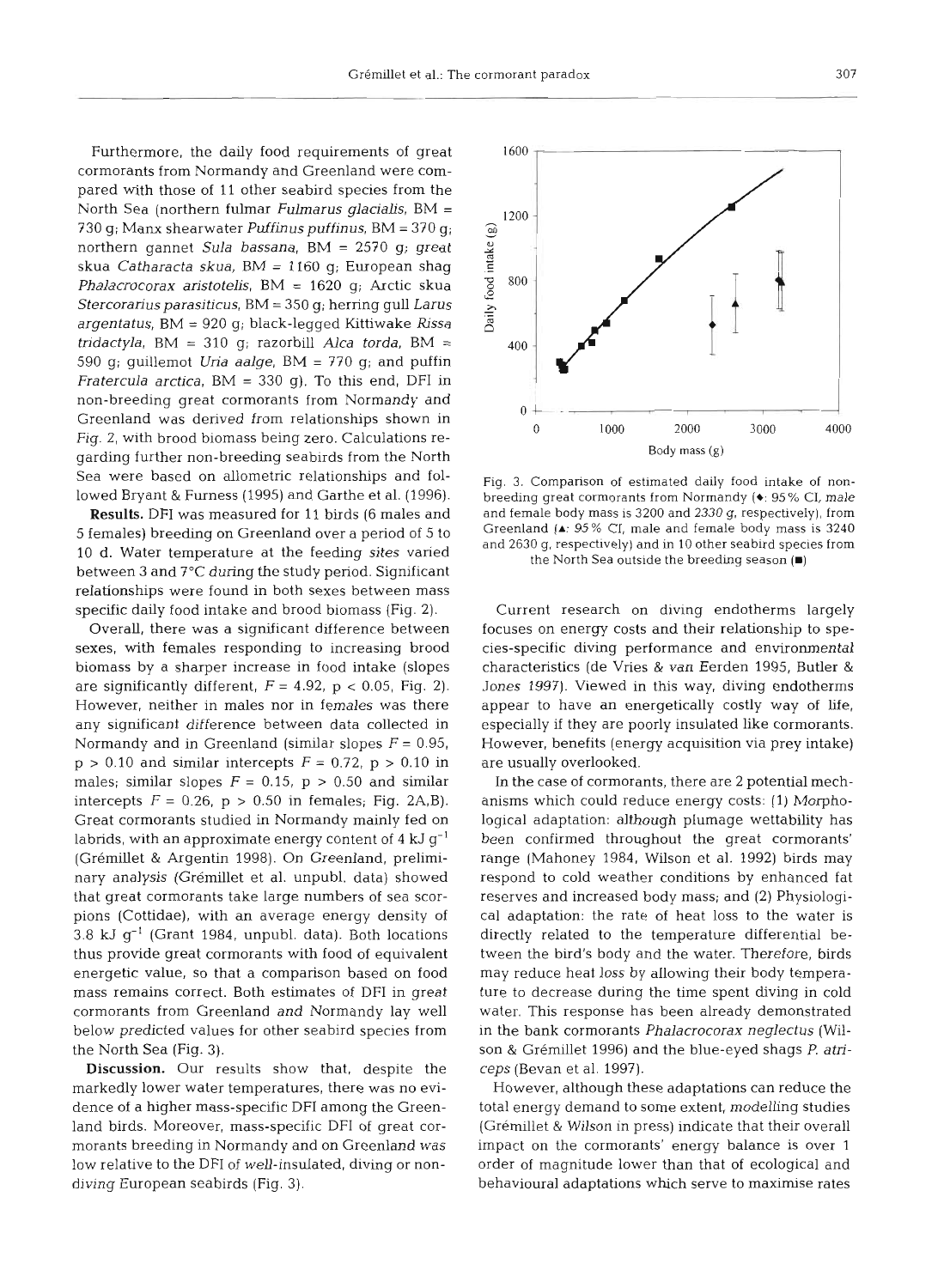catching rates measured to date in seabirds (Grémillet occasion of his retirement from ITE Banchory. 1997). These birds thus easily compensate for heat loss to water at 12°C. IIowever, **diving** competence per se LITERATURE CITED is unlikely to improve radically in birds exposed to extreme weather conditions. We therefore postulate Bevan RM, Boyd IL, Butler PJ, Reid K, Woakes **AJ,** Croxall *JP*  that it is rather the selection of particularly energy-rich (1997) Heart rates and abdominal temperatures of free-<br>narry energies and/or high densities which will enable ranging South Georgian shags, Phalacrocorax georgian prey species and/or high densities which will enable<br>cormorants from Greenland to minimise the time spent<br>hunting in cold water. The fact that predator ecology is<br>hunting in cold water. The fact that predator ecology is<br>At tightly linked to prey patch density and quality is not Butler PJ, Jones DR (1997) Physiology of diving of birds and<br>now (Stephens & Krebs, 1986). However, modelling mammals. Physiol Rev 77:837-899 new (Stephens & Krebs 1986). However, modelling mammais. Physiol Rev 77:837-899<br>studies showed that cormorants lose heat at such a<br>high rate when diving that a decrease of only 25% in de Vries J, van Eerden MR (1995) Therm prey density, and the resulting increase in time spent aquatic birds in relation to the degree of water contact,<br>diving for fish may result in a 100% increase in DFI body mass, and body fat: energetic implications of livin diving for fish, may result in a 100% increase in DFI body mass, and body fat: energetic implications of living<br>
(Grémillet & Wilson in press). Cormorants may thus<br>
have a low DFI compared to other seabirds (Fig. 3), Draul even when wintering on Greenland or in the American Dunn EH (1976) Development of endothermy and existence Arctic, but we predict that their distribution will be energy of nestling double-crested cormorants. Condor 78:<br>  $350-356$ 

rapidly growing great cormorant and double-crested  $1-11$ <br>cormorant nopulations in Europe and North America. Glahn JF, Brugger KE (1995) The impact of double-crested cormorant populations in Europe and North America, Glahn JF, Brugger KE (1995) The impact of double-crested respectively (Hatch 1995, Russell et al. 1996), we rec-<br>Intervention of the model. Color Waterbirds 183168-175<br>Grant DAD (1984) SIS industrial training report. L utilise a wide range of abiotic conditions as well as report, Institute of Terrestrial Ecology, Banchory their reliance on high prey densities and/or quality Grémillet D (1997) Catch per unit effort, foraging efficiency<br>urban modelling their potential influence on commer- and parental investment in breeding great cormorants when modelling their potential influence on commer-<br>cial fish stocks. We anticipate that these birds will be<br>unable to utilise prey below a certain density during<br>the winter period, making them incapable of deci-<br>of Grémil the winter period, making them incapable of deci-<br>mating specific previsions as has often been claimed as records for the calculation of daily food intake in cor mating specific prey stocks, as has often been claimed records for the calculation of d<br>Caree & Marquies 1995, In this situation, an efficient morants J Exp Biol 189:105–115 Carss & Marquiss 1995). In this situation, an efficient<br>management strategy would be to keep stocking den-<br>getics and foraging strategies on the Great Cormorant. sities of commercially important fish at a level lower Behav Ecol than that required by cormorants to meet their energy demands (Kirby et **al.** 1996).

Acknowledgements. We are particularly thankful to R. Dey, J. M. Jensen, N. Pekruhl and M. Krause for their courageous help during fieldwork. **This** study was supported by the Institut **fiir** Meereskunde Kiel, **the** Alfred Wegener Institut fiir Polar und Meeresforschung and via a TMR Marie Curie grant (ERBFMBICT982888) to D.G. We thank the Greenland Homerule Government, the Arktisk Station, the Danish Polar Center, the Greenland Homerule Authority (Ministry of Health and Research) and **the** Danish Veterinary and Food Administration for permission to conduct this study in protected areas on Disko and for logislic support. Grateful **thanks**  for the extensive help provided throughout **the** study by D. Boertmann from the National Environmental Research lnsti-

of energy gain and thus minimise the time spent diving tute, Denmark, the people of Kangerluk, R. Kristensen, H. A.<br>In a challenging environment. These behavioural pat. Thomsen, J. Nymand, H. Ahammer and A. Weippert. Speci in a challenging environment. These behavioural pat-<br>torns may involve special diving tophniques (Crémillet thanks, are due to F. Nielsen and to the crew of the RS terns may involve special diving techniques (Grémillet thanks are due to F. Nielsen and to the crew of the RS<br>example of the collection of the collection of the Crew of the RS in Adelung, S. Hochscheid, his col-<br>example at leagues at the IFM Kiel and the FTZ Büsum, D. Elston (BioSS) in temperate Normandy to display the highest prey- and H. Drews. **This** work is dedicated to M. P. Harris on the

- 
- 
- 
- 
- 
- 
- 
- tightly linked to areas of high prey density and/or<br>quality throughout the year.<br>With regard to current management plans of the discards by commercial fisheries and their significance as<br>food for seabirds in the North Sea.
	-
	- Grant DAD (1984) SIS industrial training report. Unpubl
	-
	-
	-
	-
	-
	-
	- Grémillet D, Dey R, Wanless S, Harris MP, Regel J (1996)<br>
	Determining food intake by great cormorants and Euro-<br>
	pean shags with electronic balances. J Field Crimithol 67:<br>
	637–648<br>
	Grémillet D, Tuschy I, Kierspel M (1998
	-
	- Hatch JJ (1995) Changing populations of double-crested commonants. Colon Waterburds 18:8-24<br>Johnsgard PA (1993). Cormonants, darters and pelicans of<br>the world. Smithsonian Institution Press, Washington, DC,<br>p 226-234<br>Kirby
	-